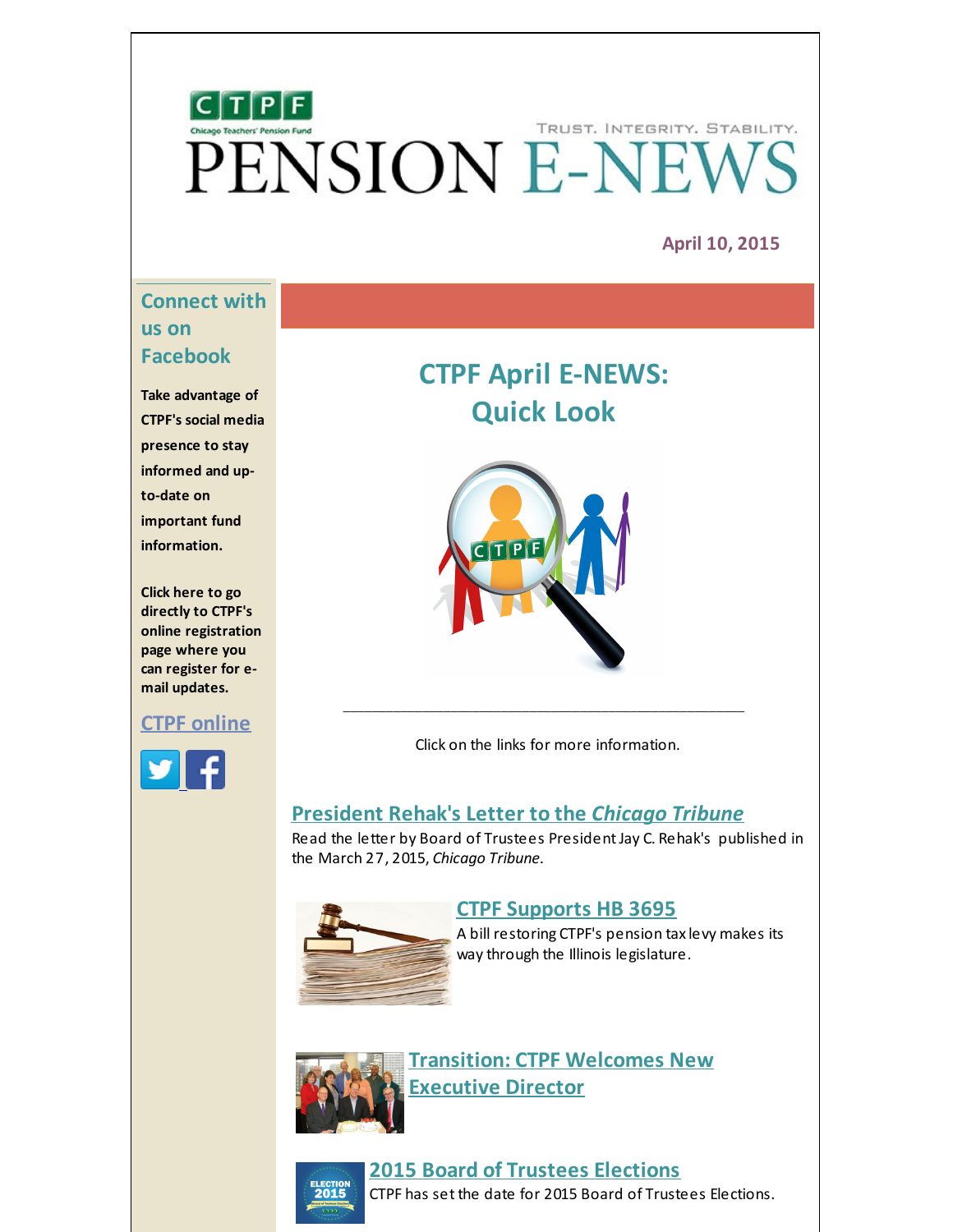# **[Retirement](#page-4-1) Seminar Review**

Spring seminars attracted hundreds of members interested in learning more about their retirement options.

## **Spring [Ambassador](#page-5-0) Training Wrap UP**

A busy spring as the Pension Fund Ambassador program offered programming in schools throughout the city.





**Spring [Calendar](#page-7-0)** A look at events and programming.

# <span id="page-1-0"></span>**President Rehak Addresses Stresses Pension Funding in Letter to Editor**



**The March 27, 2015,** *Chicago Tribune* **included a letter to the editor from Jay C. Rehak, president, Board of Trustees, Chicago Teachers' Pension Fund.**

#### **The text appears below:**

Chicago Board of Education President David Vitale provided a dire view of the future in "How an Illinois Supreme Court ruling could devastate Chicago's schools"(Perspective, March 9). He warned that an adverse ruling regarding changes to pension law would "cripple CPS' ability to fulfill its obligation to educate" and called the impact"potentially catastrophic."

There is no question that we face many challenges regarding public education in Chicago. Vitale and other leaders also have an obligation to provide the full picture regarding education funding. Vitale describes costcutting measures at Chicago Public Schools against flatrevenues while "pension costs skyrocket." What he fails to mention is that CPS decisions contributed significantly to the current situation.

CPS avoided contributing to the Chicago Teachers' Pension Fund for a decade when legislation passed in 1995 redirected our pension levy into the CPS operating budget. This pension "holiday" cost the fund \$2 billion in revenue, setting the stage for future trouble. A partial payment "holiday" from 2011 through 2013 cut CTPF funding another \$1.2 billion. If the CTPF had received this revenue, we could have generated additional investment returns that would have further reduced our funding deficit. If the Board of Education had simply made annual contributions each year to pay for pensions, our fund would be about 70 percent funded today.

Additionally, disastrous decisions the Board of Education made regarding derivative bond deals will cost taxpayers hundreds of millions of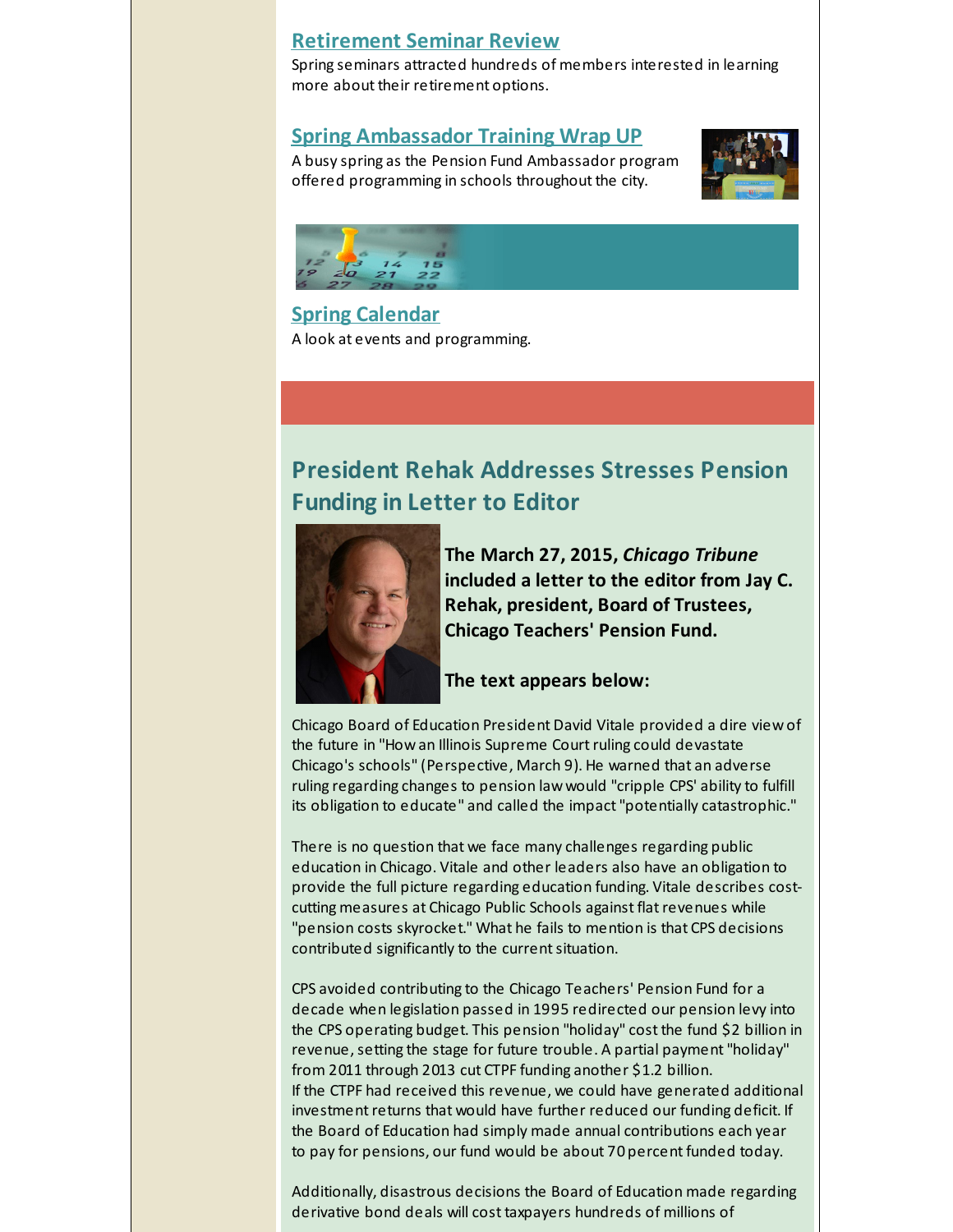additional dollars. This unnecessarily exacerbates a problem that was not created by the people who served in the classrooms of our city. Teachers do not choose their professions for the money. They work hard and receive a modest pension for their service. Teachers do not contribute to Social Security during employment; instead, they contribute 9 percent of their salary to retirement. In return, teachers are promised a pension after a lifetime of service teaching our children. This promise for the future depends on a healthy pension fund.

As leaders like Vitale raise the alarm regarding funding to CPS that would be threatened without pension plan reform without noting their own complicity in creating the problem, we remind everyone that there is a moral and legal obligation here. The false choice between funding CPS operations and funding pensions misses the promise that we've all made to the men and women who are educating our children. *- Jay C. Rehak, president, Board of Trustees, Chicago Teachers' Pension Fund*

#### NEWS **BRIEFS**

# <span id="page-2-0"></span>**CTPF Supports House Bill 3695**

*CTPF advocatesfor reinstatement of dedicated pension funding*

March 27, 2015, The Chicago Teachers' Pension Fund (CTPF) supports House Bill 3695. This legislation, written and sponsored by State Rep. Marcus C. Evans, Jr., (D-Chicago) and House Speaker Michael J. Madigan (D-Chicago) with Chief Co-Sponsor Majority Leader Barbara Flynn Currie (D-Chicago), received bi-partisan support from several additional Co-Sponsors including Representatives David Harris (R-Mount Prospect), Anthony DeLuca (D-Chicago Heights), Joe Sosnowski (R-Rockford), Arthur Turner (D-Chicago), Christian L. Mitchell (D-



*CTPF Executive Director* Chicago), Elgie R. Sims, Jr. (D-Chicago), Camille *Evans, Jr., for his support.* pension tax levy diverted from CTPF in 1995. Y. Lilly (D-Chicago), and John D'Amico (D-Chicago). The legislation reinstates the

*Charles A. Burbridge thanks HB 3695 sponsor Rep. Marcus C.*

CTPF Executive Director Charles A. Burbridge delivered written testimony to the House Revenue and Finance Committee -Property Tax Subcommittee in support of this legislation on March 20, 2015. The bill moved out of the Subcommittee on a vote of 6-0 and passed the House Revenue and Finance Committee on a final vote of 13-0.

"Pensions provide the primary source of retirement security for Chicago's educators who do not contribute to Social Security during employment," said Burbridge."We want to thank Speaker Madigan and House Majority Leader Currie as well as Representatives Evans, Harris, DeLuca, Sosnowski, Turner, Mitchell, Sims, Lilly and D'Amico for sponsoring this bill and for their efforts on behalf of Chicago's active and retired educators. This bill takes a step toward stable funding for pensions, and sets the foundation for future financial stability for our members."

**Click here to read the full [pressrelease.](http://r20.rs6.net/tn.jsp?f=001oHUNPV8vNQNIoC76hO23FT0ybOZkkDQIJVatSTNMuOJeN2K_GW_SoBW746j0-xtEDjEk2GOXn5spafajyeeNiyieLxXNDxzpi7RMoZIXw6CEQhXUc9cEDziH4kxV50mBc5YFTLchVg77Fb4ujq6BGByK0xWGrTurUrWWMzPsKSwm01nScm9y7Ie4FQK2iKFyPApBgNxpQOXk3p_n1wfZFAW2JnvPxUcQSKyMyMBRrnM=&c=&ch=)**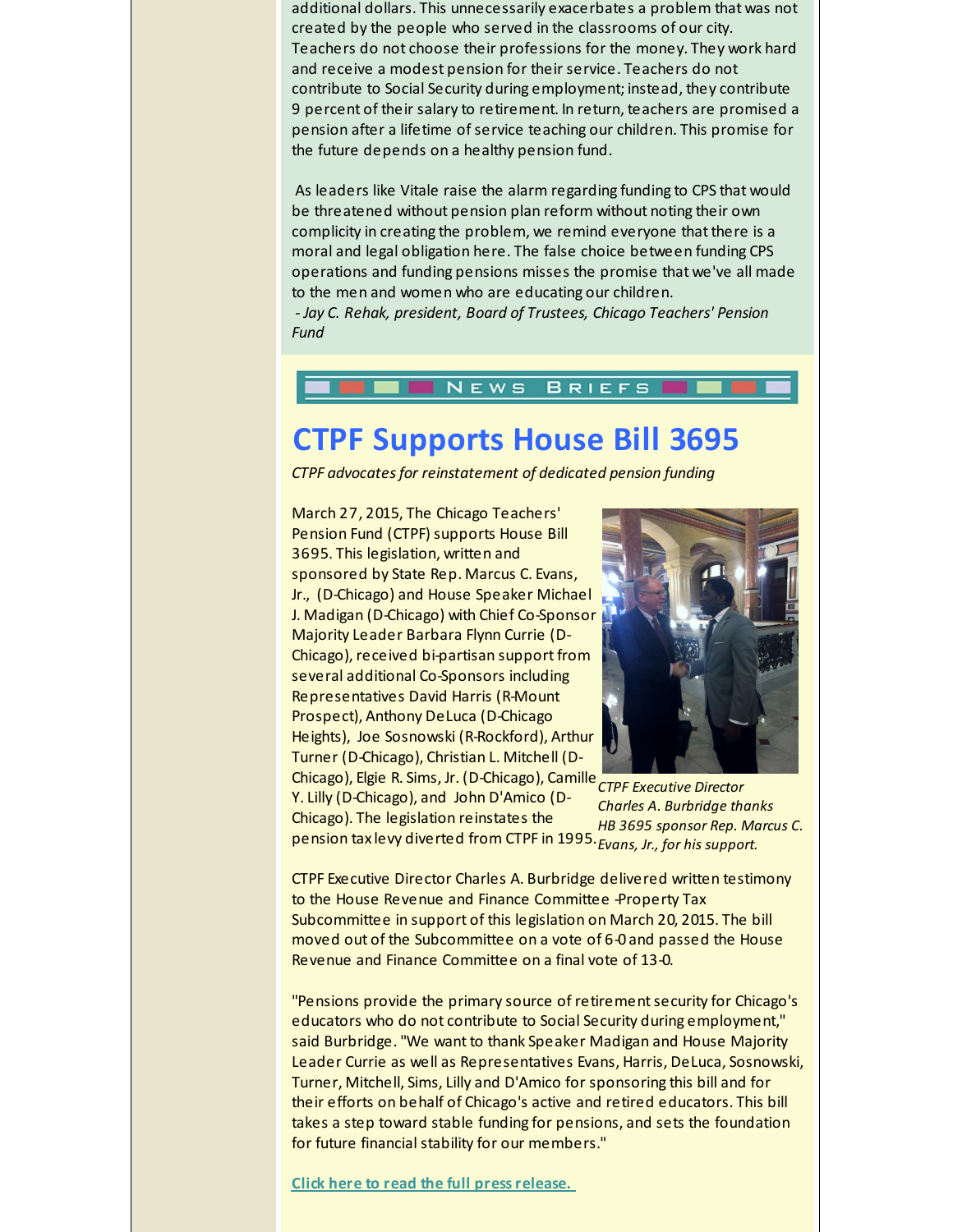# <span id="page-3-0"></span>**CTPF Trustees Thank Driscoll and Welcome Burbridge**



March 26, 2015, CTPF Trustees said goodbye and thank you to Interim Executive Director Peter A. Driscoll and welcomed the Fund's new Executive Director Charles A. Burbridge. Pictured, back row, from left to right: Trustees Bernie Eshoo, Robert F. Bures, Tina Padilla, Walter E. Pilditch, Vice President Lois W. Ashford, Jeffery Blackwell, and Mary Sharon Reilly. Front Row, left to right: Executive Director Burbridge, President Jay C. Rehak, and outgoing Interim Executive Director Driscoll.

"We want to thank Pete Driscoll for stepping in to lead our fund since August,"said Rehak."His professionalism and leadership helped us during a transitional period when we conducted our search for our new executive director. We are pleased to welcome Chuck Burbridge to the Fund and know he will be an excellent leader."

# **ELECTION** 2015 **Board of Trustees Election**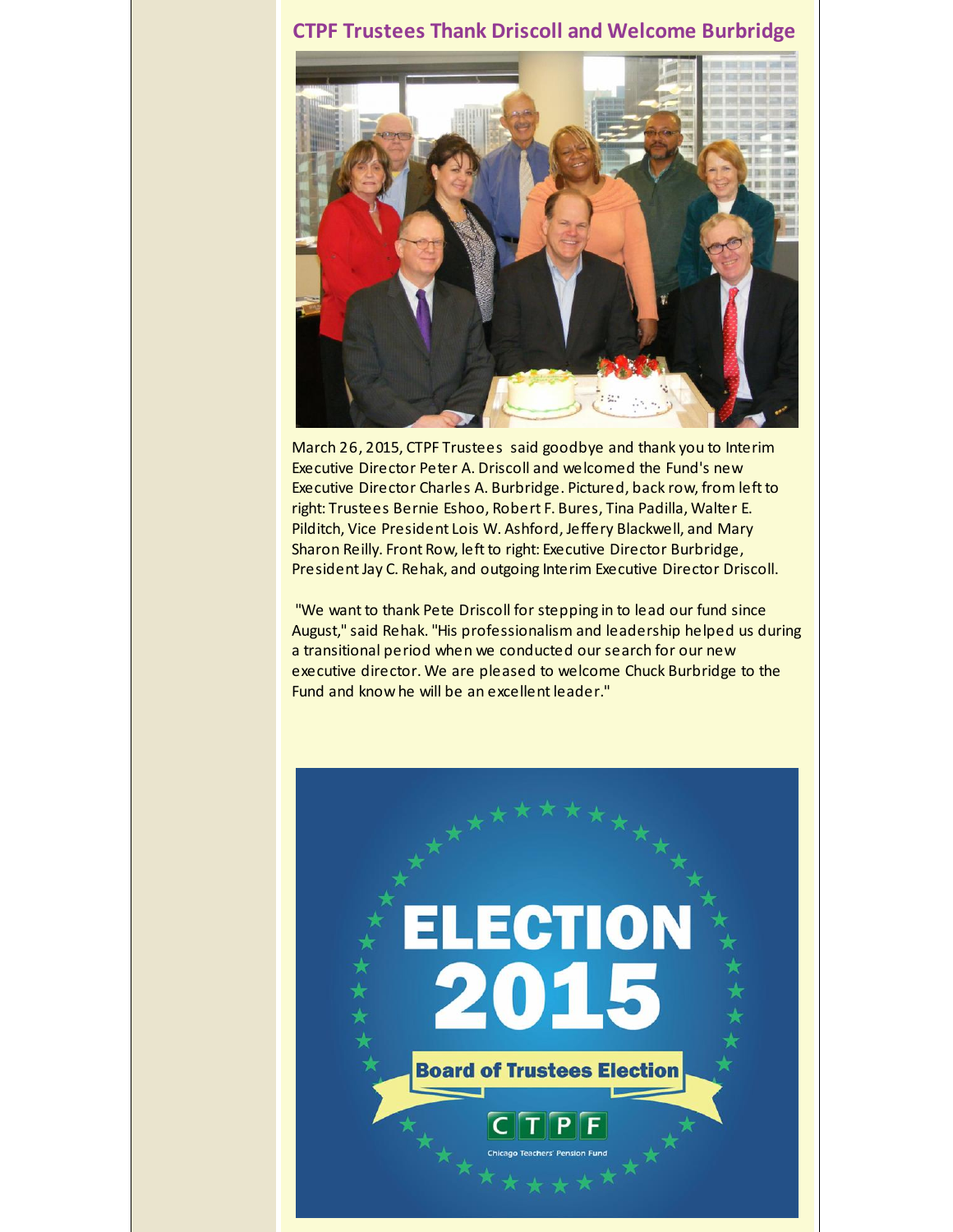## <span id="page-4-0"></span>**2015 Board of Trustee Elections**

Friday, November 6, 2015, the Chicago Teachers' Pension Fund will hold elections for five positions on the Board of Trustees.

#### **Teacher Trustees**

The 2015 Teacher Trustee Election will be conducted in schools and at other designated polling places. Active teachers will elect two Trustees who will serve from November 2015-November 2018. A Teacher Trustee candidate must be a current contributor employed in the CPS system for a minimum of 10 years, and hold a current Illinois state teaching certificate.

#### **Pensioner Trustees**

The 2015 Pensioner Trustee Election will be conducted by mail ballot. Ballots will be mailed to all eligible voters in October, and results will be tabulated on Friday, November 6, 2015. Retired members will elect three Trustees who will serve from November 2015-2017. A candidate for Pensioner Trustee must be a service or disability pensioner receiving a monthly pension payment from CTPF.

#### **Nomination Packets**

Nomination packets will be available on May 1, 2015. Contact the CTPF Election Team at 312.604.1400 ext. 132 or 169 to request a packet. Candidate eligibility will be verified before the packet can be issued. Completed nomination packets must be returned by 5:00 p.m., Thursday, October 1, 2015.

#### **Additional Information**

Additional election information will be available on Election Central at the end of April.

## <span id="page-4-1"></span>**Final Spring Retirement Seminar**



More than 200 members attended the final spring retirement seminar in the Thompson Center Auditorium on April 7, 2015. The seminar was the third program offered to members considering retirement in June or in the next few years. More than 600members attended the retirement programs held during February and April.

#### **Retirement Resources**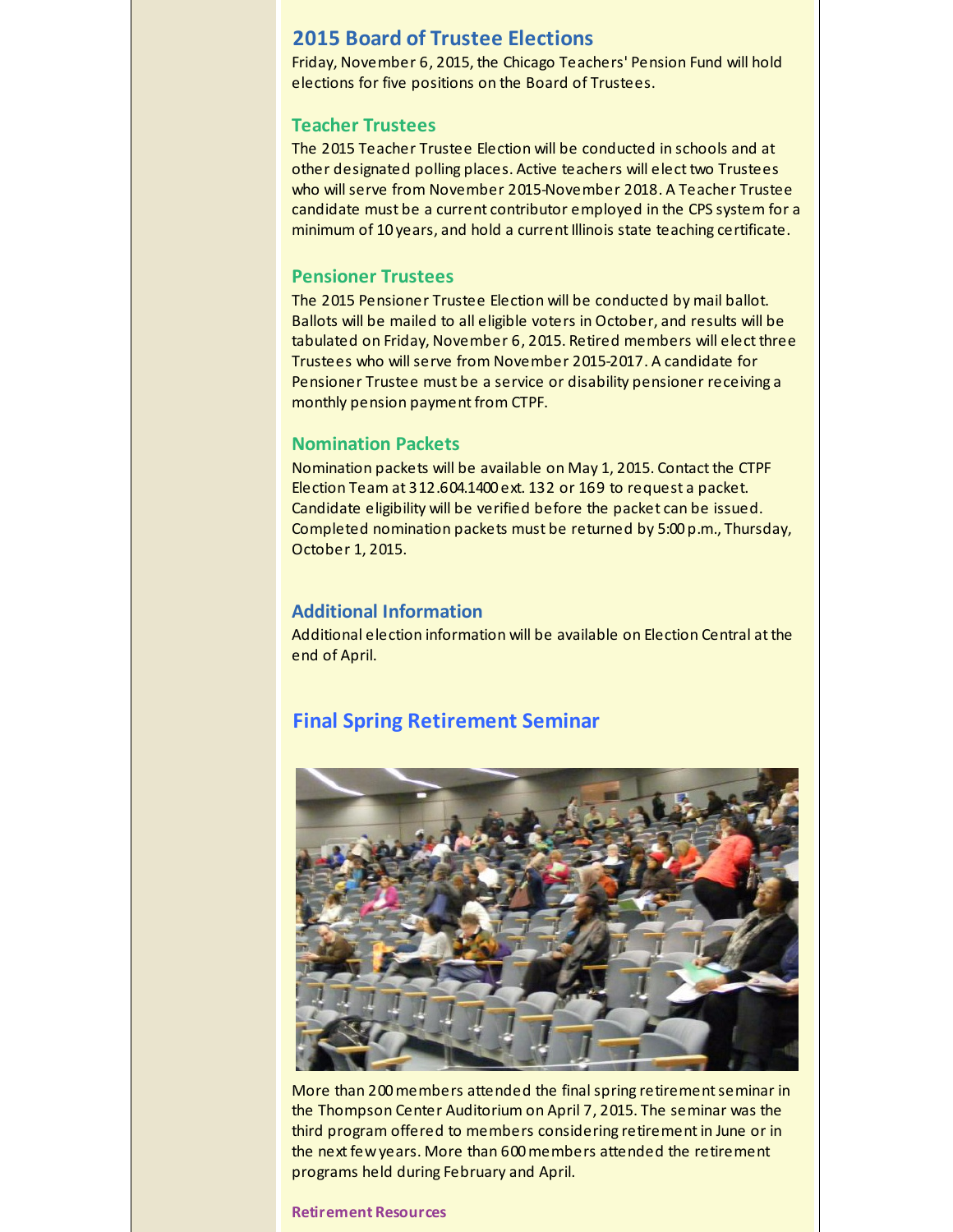If you're still considering a June retirement, but haven't started the process, now is the time to get organized. Here are some tips from CTPF staff:

- 1. Start at the retirementreadiness website at **[members.ctpf.org](http://r20.rs6.net/tn.jsp?f=001oHUNPV8vNQNIoC76hO23FT0ybOZkkDQIJVatSTNMuOJeN2K_GW_SoPwroByxnZrUZvmgj_keZSfA17ReCiLkGvqicJtMX1tzzkAtYiZ64bv5deLJSmV2h5S2b6x4joN-LjkXHeTIN_OZ63AFtQVYdn3jNNbguJM4Tl23TiaZ11w=&c=&ch=)**. This site features tools to help you prepare for retirement, including a **[downloadable](http://r20.rs6.net/tn.jsp?f=001oHUNPV8vNQNIoC76hO23FT0ybOZkkDQIJVatSTNMuOJeN2K_GW_SoBG145IFq7b03TZ7BG3Hgd_fFKujwwPwk2BDpz-nvH9_KK2tUEIJGlX0kL9ywWJWoKgmbCm4DWkJNg6JCSgc7XhqYd8FUv9FNRzZX0_2SdPzyMY6k5woMuPrL0adHZxTDk-EXJEPof-SMxYQcr1JY7fvi8cA82PkTqOLVUJm7bCZ_QuzY8LaALiN_VaAf6-0C-XgpmoTY9RhV_QsqVSkqUo=&c=&ch=) retirement application** and helpful checklists.
- 2. Organize your required documentation and request any missing vital records. The application, **[available](http://r20.rs6.net/tn.jsp?f=001oHUNPV8vNQNIoC76hO23FT0ybOZkkDQIJVatSTNMuOJeN2K_GW_SoBG145IFq7b03TZ7BG3Hgd_fFKujwwPwk2BDpz-nvH9_KK2tUEIJGlX0kL9ywWJWoKgmbCm4DWkJNg6JCSgc7XhqYd8FUv9FNRzZX0_2SdPzyMY6k5woMuPrL0adHZxTDk-EXJEPof-SMxYQcr1JY7fvi8cA82PkTqOLVUJm7bCZ_QuzY8LaALiN_VaAf6-0C-XgpmoTY9RhV_QsqVSkqUo=&c=&ch=) here**, includes a list of required documentation.
- 3. Register your personal e-mail with CTPF. Your CPS e-mail address will terminate when you retire so it's important to share your personal e-mail to stay in touch. **Click here to [register.](http://r20.rs6.net/tn.jsp?f=001oHUNPV8vNQNIoC76hO23FT0ybOZkkDQIJVatSTNMuOJeN2K_GW_SoLPjR1ncQx4ZC-5BQ8vnIFCJoqlHGinggpRMCtduzFcvbRQSSDTDXcVi-z1p_M412HVYUbBnUF6g4cWMkaLo_7zyYcNdz5-NAnNOXoi32gGTSO7fTRy7A1Q6sMANYEM5PV443tY42kZ5AmrXXyvIxNs=&c=&ch=)**
- 4. Consider scheduling an appointment for a personal benefits consultation with a Pension Resource Specialist. During your appointment, a counselor will review your retirement estimate and discuss your options. Appointments are required, call Member Services at 312.641.4464 to schedule.

<span id="page-5-0"></span>

# **Making an Impact**

This spring CTPF took to the road, offering seven Pension Fund Ambassador seminars in schools throughout the city. More than 400 members registered for the seminars, which shared information about the economic impact pensions have on the economy of our city and state. The program offered [information](http://r20.rs6.net/tn.jsp?f=001oHUNPV8vNQNIoC76hO23FT0ybOZkkDQIJVatSTNMuOJeN2K_GW_SoG2MPt12YjLqdSycO3Nw4lmmYs_oQ71jL7xJSK7qnPAw6ua3R1ltEq_fBKyMF4KDdF0CanSOsG7hZ75Z7XL9kZseVbP_ooNdCKWzOtwOr5ZZmnJYzQEPiJMQFnvibPnsfrM7yILQCZD5SBsBkb7Az0BqF_Yq-wKyhDK53we-6S-K&c=&ch=) from the **2015 Economic Impact Statement The Buck Stays Here,** provided an overview of the fund, and explained how to protect your pension through the Pension Fund Ambassador Program.

"Young teachers care about pensions too!"said Dustin Voss, a teacher at Fenger High School."This was excellent training because so many teachers my age are so busy focusing on their own careers that they don't think about their pensions. We all need to take steps to make sure that the pensions we negotiated and earned are secure when we are eligible."

If your school or a group of members would like to host one of these events, please contact Jackie Umbles, communications specialist, at ambassadors@ctpf.org. If you missed the spring program, you can download the [presentation](http://r20.rs6.net/tn.jsp?f=001oHUNPV8vNQNIoC76hO23FT0ybOZkkDQIJVatSTNMuOJeN2K_GW_SoBW746j0-xtEJzKL1-24hwLB9vkizZjfqYk6v21PDBvTBHjFvf3OKh2I4GJWK6HnTH90uajWP7Z-pALBmABicvgTXrAVH0871zzBbZzHtjIA8Vsfc8rE4nXtnGh0rWWORtHVfRqi51MDEfQByR_61OTEqT9AqzssyVaR_-23W5oY&c=&ch=) from the Education and Advocacy page[.](http://r20.rs6.net/tn.jsp?f=001oHUNPV8vNQNIoC76hO23FT0ybOZkkDQIJVatSTNMuOJeN2K_GW_SoFC4mFsR4zprcLTIjWWZ7PpjMPwoMaFRy5NkK8uKWqRboW8eIqpV64hdcJqFqOyMNC9KKaWJ7Qe7xNVWdZceiYeub_v8kkOFCJdlwb2tRg7uVud8oCLk8Ss=&c=&ch=) **Click here to view the recorded presentation.**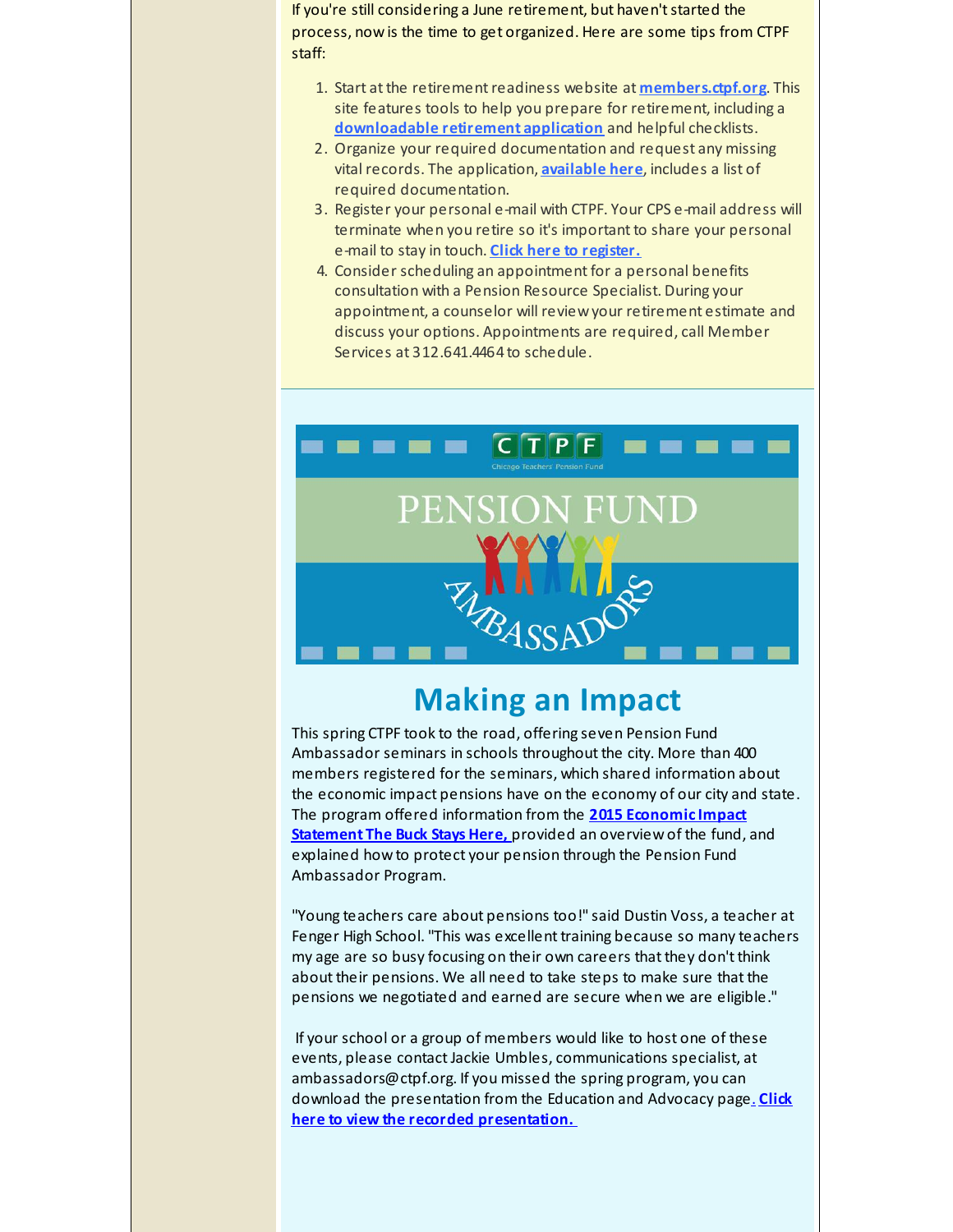

Members from Washington High School pause for a photo following their Pension Fund Ambassador Seminar on March 26. Find more photos from the seven different Ambassador events on **CTPF's [Facebook](http://r20.rs6.net/tn.jsp?f=001oHUNPV8vNQNIoC76hO23FT0ybOZkkDQIJVatSTNMuOJeN2K_GW_SoI89jSf0ZxcIX8TwK5-xAGySIMpSMnjGMawiXEEjiU4oPWy-9h4txmxUdAHgoj_crJ9p72ZgDcVo8ahgA8VBaupJ5H2U6OSL0Kl6WjcQpGaWrGmiKNvv5gqEPsHSR9dvWfZtKCHX4_sDqGBKhuPv0q669n1JHMN9_F8LjngNblxr8J_tEyVG3IDuWXENovzAMA==&c=&ch=) page.**

# **Planning to Visit? Plan ahead...**

If you are planning a visit to CTPF to meet with Pension Resource Specialist (PRS), it's always a good idea to schedule an appointment. Scheduled appointments are available Monday through Friday from 8:00 a.m. to 4:00 p.m.

Walk-ins are accepted on a first-come, first-served basis, between 9:00 a.m. and 3:00



p.m., but wait times will vary and may be lengthy during busy periods. Walkin visitors cannot be accommodated after 3:00 p.m.

Call 312.641.4464 to schedule an appointment. CTPF is located at 203 North LaSalle Street, suite 2600, Chicago, Illinois 60601-1231

#### **Parking and Transit Information**

The 203 North LaSalle building has a self-park garage. Garage entries are located on Lake Street between LaSalle Street and Clark Street and on Clark Street between Wacker Drive and Lake Street (look for self-park signs at entrances). Reduced parking vouchers, available from the CTPF office, can be purchased for \$18, **(check only, no cash).**

The 203 North LaSalle building has direct access to the [CTA](http://r20.rs6.net/tn.jsp?f=001oHUNPV8vNQNIoC76hO23FT0ybOZkkDQIJVatSTNMuOJeN2K_GW_SoBKqI_yDyvzJeq6KAYk0dNL9wIJEUDlpAPKZVCAxwO8wtTCzvBix_HzSZuwXzppiHJjvv3Ip8ecx9HQHJMxVsjUTWM1SoFr2rS5JScCM6mWUCYVkirPU6B-Hz6bXcUHvSfGA7W-dVblh63Hv-aW52TH-vjpvG35lXXMZsyNGgTRwSsULr2AcyJo=&c=&ch=). The CTA's blue, green, brown, pink, purple, and orange lines all stop at Clark and Lake. Follow the signs to the 203 North LaSalle building when you exit the train.

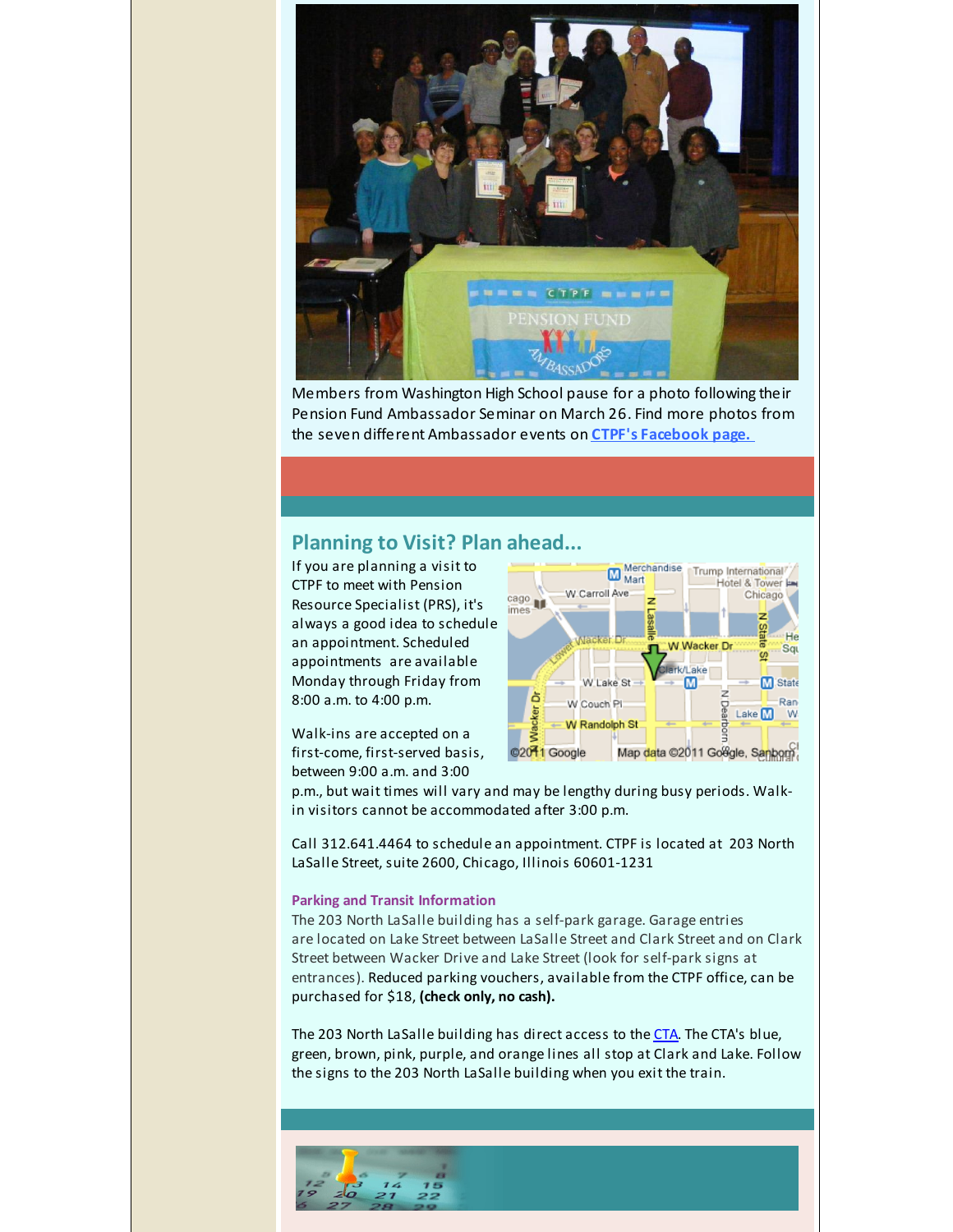# <span id="page-7-0"></span>**2015 CALENDAR**

Trustee meetings, held in the CTPF office, are open to the public. Please confirm meeting times/dates at www.ctpf.org.

#### **April**

**23**

9:30 a.m., CTPF Board of Trustees Meeting

#### **May**

**1**

Nomination packets available for November 6, 2015, CTPF Teacher and Pensioner Trustee Elections.

#### **21**

9:30 a.m., CTPF Board of Trustees Meeting

#### **25**

Memorial Day holiday, office closed

#### **June**

**11** 9:30 a.m., CTPF Board of Trustees Meeting

#### **July**

Independence Day holiday, office closed

#### **16**

**3**

9:30 a.m., CTPF Board of Trustees Meeting

#### **CTPF MISSION STATEMENT**

To provide, protect, and enhance the present and future economic well being of members, pensioners and beneficiaries through efficient and effective management of benefit programs, investment practices and customer service, and to commit to earning and keeping the respect and trust of the participants through quality service and by protecting retirement benefits, in compliance with applicable laws and standards.

#### **CTPF BOARD OF TRUSTEES**

Jay C. Rehak, *president* Lois W. Ashford, *vice president* Bernie Eshoo, *financial secretary* Raymond Wohl, *recording secretary* Carlos M. Azcoitia Jeffery Blackwell Robert F. Bures Tina Padilla Mary Sharon Reilly Walter E. Pilditch Jerry Travlos Andrea L. Zopp

Charles A. Burbridge, *executive director*